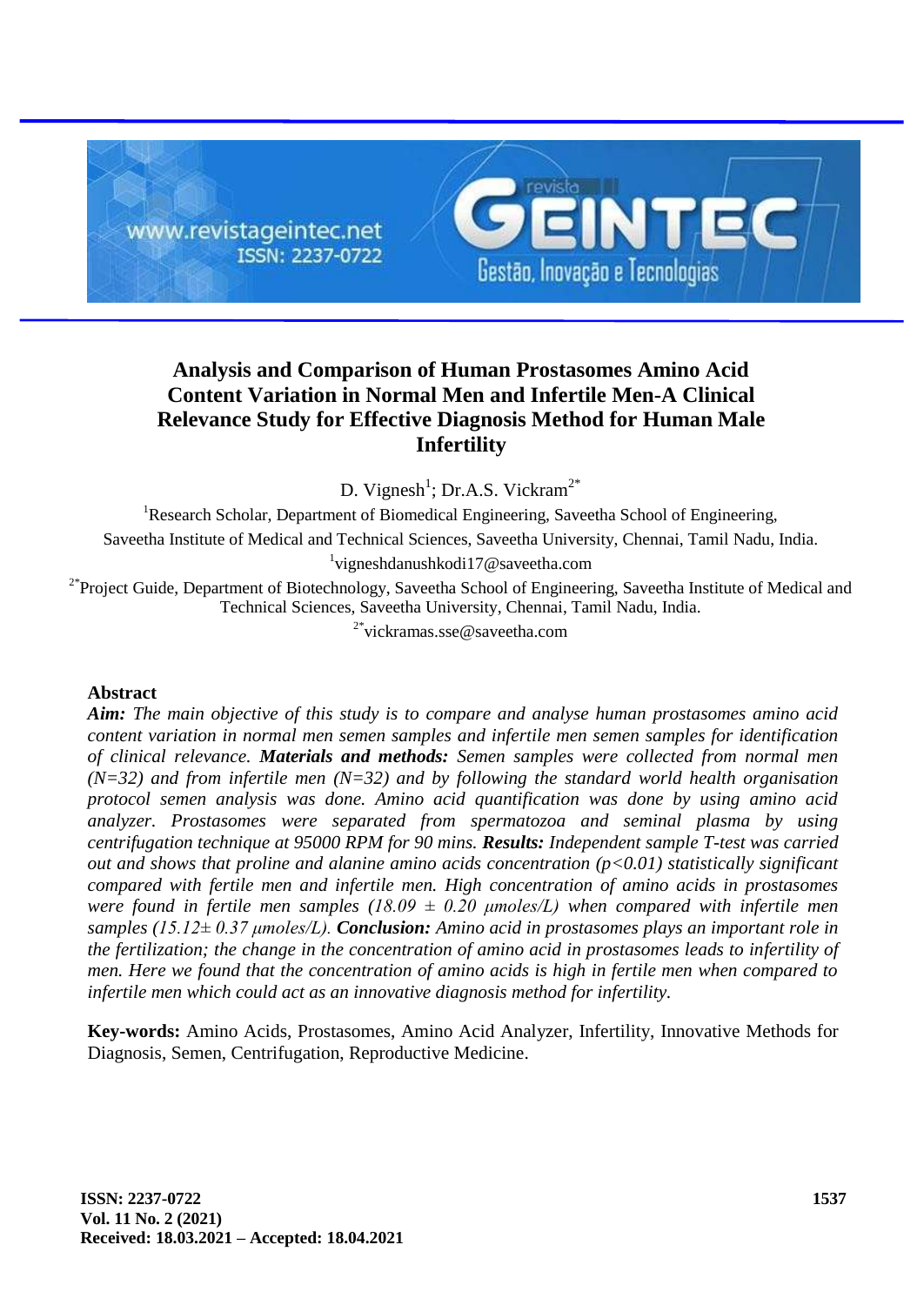## **1. Introduction**

This research is about to identify the clinical relevance of amino acid content variation in human prostasomes of fertile and infertile men. Male Infertility rate has been increased about 30% in the past 10 years. Male infertility is due to various reasons that occurs in the semen and its parameters. The importance of this research is to keep evaluating the amino acid contents in prostasomes for diagnosis of human male infertility. Worldwide these types of research become important as diagnosis of male infertility needs more attention (A.S. Vickram, Samad, et al. 2020). Seminal fluid components that present in the semen varies with people due to several conditions like temperature, climate and food habit (A.S. Vickram, Samad, et al. 2020). Prostasomes are the extracellular fluid which have gained a huge attention due to its sufficient cause such as clear access in the semen fluids (György et al. 2011). These prostasomes are termed as the extracellular membrane fluids which usually ranges from 40-5000mm in diameter. They are categorized based on their origin, size, morphology, and its mode of ejection (Witwer et al. 2013). This study results may lead to application in the area of andrology and reproductive medicine.

We looked for the most cited articles in the pubmed and science direct database whereas it ended with 425 articles published in this domain. Amino acid concentration in prostasomes and seminal plasma is one of the important parameters which plays a key role in deciding fertility status of men. The most cited article describes that variation in seminal fluid profile can be representative of genital tract dysfunctions and thus serve as an infertility biomarker (Herwig et al. 2013). In this regard, while exosomes isolated from seminal plasma of asthenospermia and azoospermic patients have similar form, scale, and expression of typical normospermic patients differs from the infertile men whereas 50% of infertility cases is due to content variation in seminal fluid (Candenas and Chianese 2020). Approximately 2/3 of infertile men have a sperm production problem, which includes a low sperm count, poor sperm parameters, and a high non-motile sperm count (Carrell et al. 2016). Infertility is on the rise with 25% of couples attempting but failing to conceive. The male factor is responsible for more than 40% (Sengupta 2015). To make the testing process simple here a novel technique is approached that amino acid concentration variation in prostasomes of normal men and infertile men.

Previously our team has a rich experience in working on various research projects across multiple disciplines (Sathish and Karthick 2020; Varghese, Ramesh, and Veeraiyan 2019; S. R. Samuel, Acharya, and Rao 2020; Venu, Raju, and Subramani 2019; M. S. Samuel et al. 2019; Venu,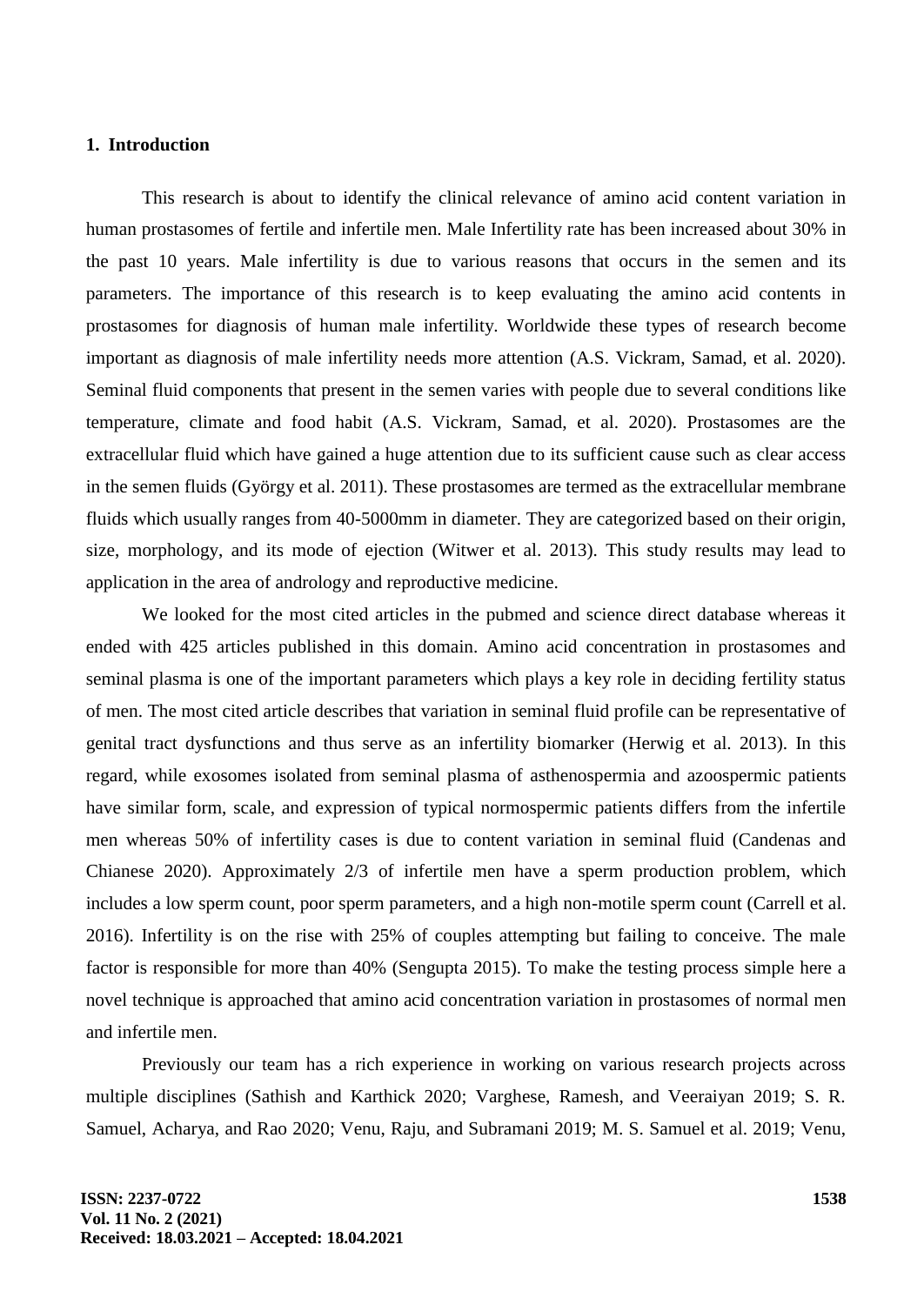Subramani, and Raju 2019; Mehta et al. 2019; Sharma et al. 2019; Malli Sureshbabu et al. 2019; Krishnaswamy et al. 2020; Muthukrishnan et al. 2020; Gheena and Ezhilarasan 2019; Vignesh et al. 2019; Ke et al. 2019; Vijayakumar Jain et al. 2019; Jose, Ajitha, and Subbaiyan 2020). Now the growing trend in this area motivated us to pursue this project.

There is no clinical relevance study for variation of amino acids content in prostasomes of fertile men and infertile men. We had already expertised in this field of research for over a decade. The major aim of this current study is to analyse and compare the prostasomes concentration in the seminal fluid of fertile men and infertile men. The concentration of amino acids in prostasomes is high in fertile men when compared to infertile men.

# **2. Materials and Methods**

This study was conducted at biochemistry lab in saveetha school of engineering. Samples were collected in accordance with the world organization (WHO) standard procedure. Sample size was collected by using previous study results (García-Rodríguez et al. 2018) in clinicalc.com by keeping threshold 0.05 and G power 80%, confidence interval 95% and enrollment ratio as 1. Two different groups were taken for the analysis: one is a fertile men group  $(N=32)$  and the other one is infertile men group (N=32). Computer assisted semen analysis (CASA)- german made and amino acid analyser were used in this study for analysis.

The semen samples which are used for this research were obtained from the milan fertility center, bangalore, karnataka. The samples are collected from the people who are in abstinence time (about 4 to 7 days) and then recorded. The samples are collected through a mastrubation process in a clean and intoxic wide mounted plastic container in the sample collection room. The liquefaction of samples are done and time is noted (A.S. Vickram, Anbarasu, et al. 2020) Computer assisted semen analysis is a modern technique which differs from the manual semen analysis by the process of evaluation (Agarwal, Henkel, and Majzoub 2021) The modern CASA systems are designed in a way of measuring quantitatively the several aspects of prostasomes content such as sperm concentration, sperm motility, and its morphology through this CASA technique the semen parameters are identified for both the fertile group and infertile group.

The step-in separation of prostasomes from amino acid is centrifugation. Centrifugation operates on the idea that two particles in suspension (cells, organelles, or molecules) of different masses or densities can settle at different rates to the bottom of a tube (Li and Boix 2021). 800 RPM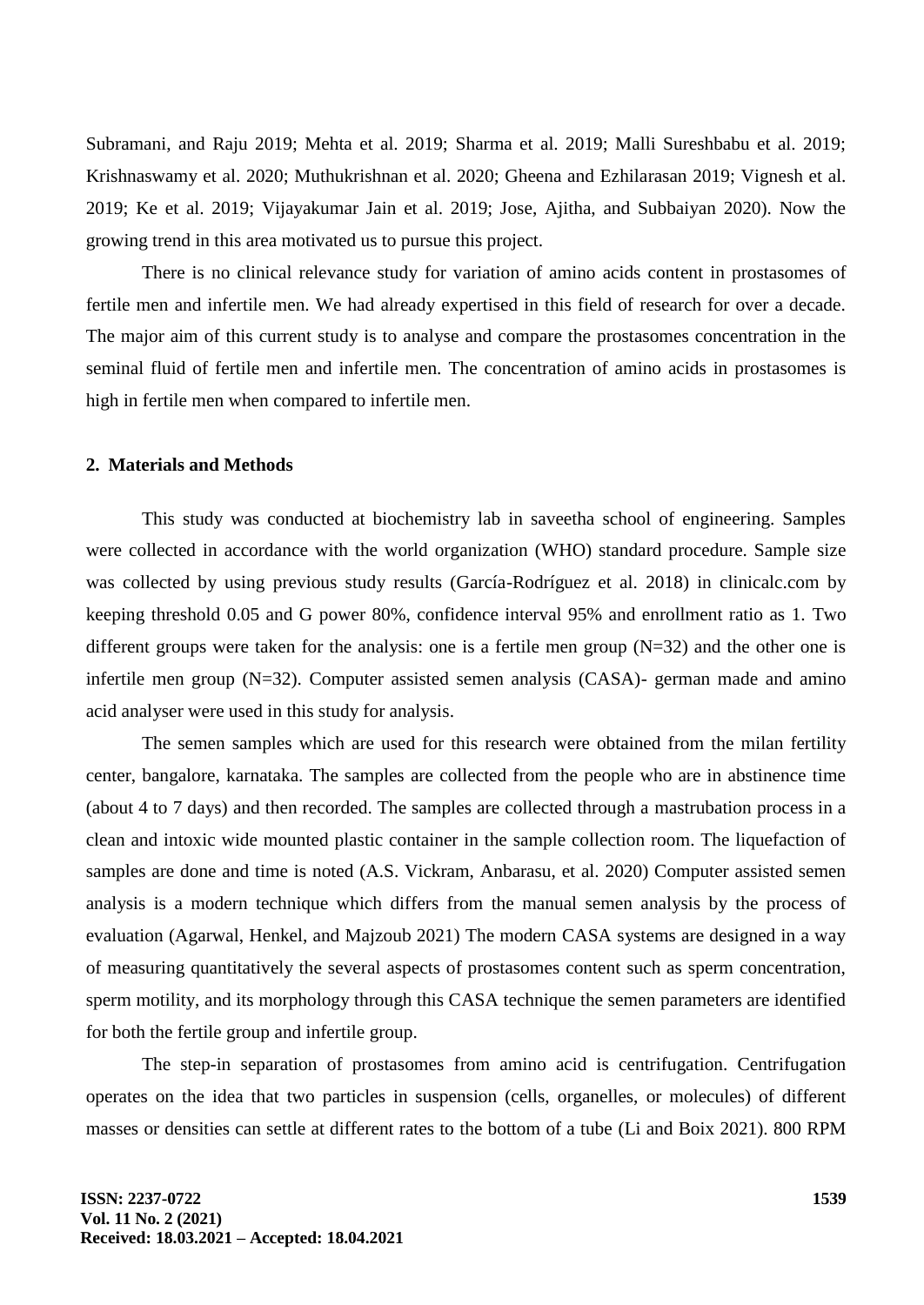separates the sperm cells in 8 minutes under 4°c, 1000 RPM separates the debris in 10 minutes under 4°c and 95,000 RPM for prostasomes in 90 minutes under 4°c.

### **Statistical Analysis**

The statistical comparison of fertile men group and infertile men group was done through SPSS version 21. There are no dependent variables whereas the independent variables are prostasomes and amino acids volume, sperm motility. Analysis was done for mean, standard deviation, independent T-test.

# **3. Results**

Semen analysis was performed and reported in Table 1 for major parameters like volume, pH, sperm concentration, total motility, rapid progressive motility, and normal morphology, all the parameters were shown with normal values as per world health organization in case of normospermia and the values where not compatible with the world health organization in case of all infertile conditions which reflected in Table 1.

Table 1- Represents the Mean  $\pm$  Standard Error for major Semen Parameters between Fertile Men and Infertile Men. From the Table it can be Observed that the Infertile Conditions such as Oligoasthenospermia, Oligospermia, Azoospermia and Asthenospermia have very Low Volume (ml), low pH, Low Sperm Concentration (millions/ml) when compared to the Normospermia. The Normal Morphology of Infertile Group is very Low with 12.54 % in Oligoasthenospermia whereas in the Fertile Group it was High with 40.3 %

| <b>Semen category</b>          | <b>Volume</b><br>(ml) | pH             | <b>Sperm</b><br>concentration<br>(millions/ml) | <b>Total</b><br>motility<br>(%) | Rapid<br>progressive<br>Motility $(\% )$ | <b>Normal</b><br>morphology<br>(%) |  |
|--------------------------------|-----------------------|----------------|------------------------------------------------|---------------------------------|------------------------------------------|------------------------------------|--|
| Oligoasthenospermia<br>$(N=8)$ | $2.9 \pm 0.8$         | $7.7 \pm 06.2$ | $4.6 \pm 0.4$                                  | $5.3 \pm 1.4$                   | $2.02 \pm 0.6$                           | $17.2 \pm 2.3$                     |  |
| Asthenospermia<br>$(N=8)$      | $2.3 \pm 0.2$         | $7.7 \pm 0.2$  | $28.8 \pm 4.2$                                 | $08.3 \pm 1.8$                  | $4.6 \pm 1.6$                            | $12.54 \pm 1.4$                    |  |
| Azoospermia $(N=8)$            | $2.2 \pm 0.3$         | $7.8 \pm 0.2$  | <b>NIL</b>                                     | <b>NIL</b>                      | <b>NIL</b>                               | <b>NIL</b>                         |  |
| Normospermia<br>$(N=16)$       | $3.3 \pm 0.7$         | $7.8 \pm 0.3$  | $85.7 \pm 7.3$                                 | $42.31 \pm 10.2$                | $28.4 \pm 5.4$                           | $22.3 \pm 3.9$                     |  |
| Oligospermia $(N=8)$           | $2.6 \pm 0.5$         | $7.6 \pm 0.2$  | $7.3 \pm 0.9$                                  | $19.9 \pm 2.4$                  | $20.5 \pm 5.7$                           | $22.6 \pm 3.2$                     |  |
| Control $(N=16)$               | $3.6 \pm 0.9$         | $7.8 \pm 0.1$  | $89.4 \pm 15.1$                                | $48.7 \pm 6.6$                  | $31.1 \pm 4.9$                           | $40.3 \pm 4.4$                     |  |

Prostasomes content in mg/ml was evaluated for all the infertile conditions and fertile conditions and depicted in Table 2. In Table 2, it was observed that the mean value for prostasomes content was found to be 2.46 in control which was 3 times higher than oligoasthenospermia.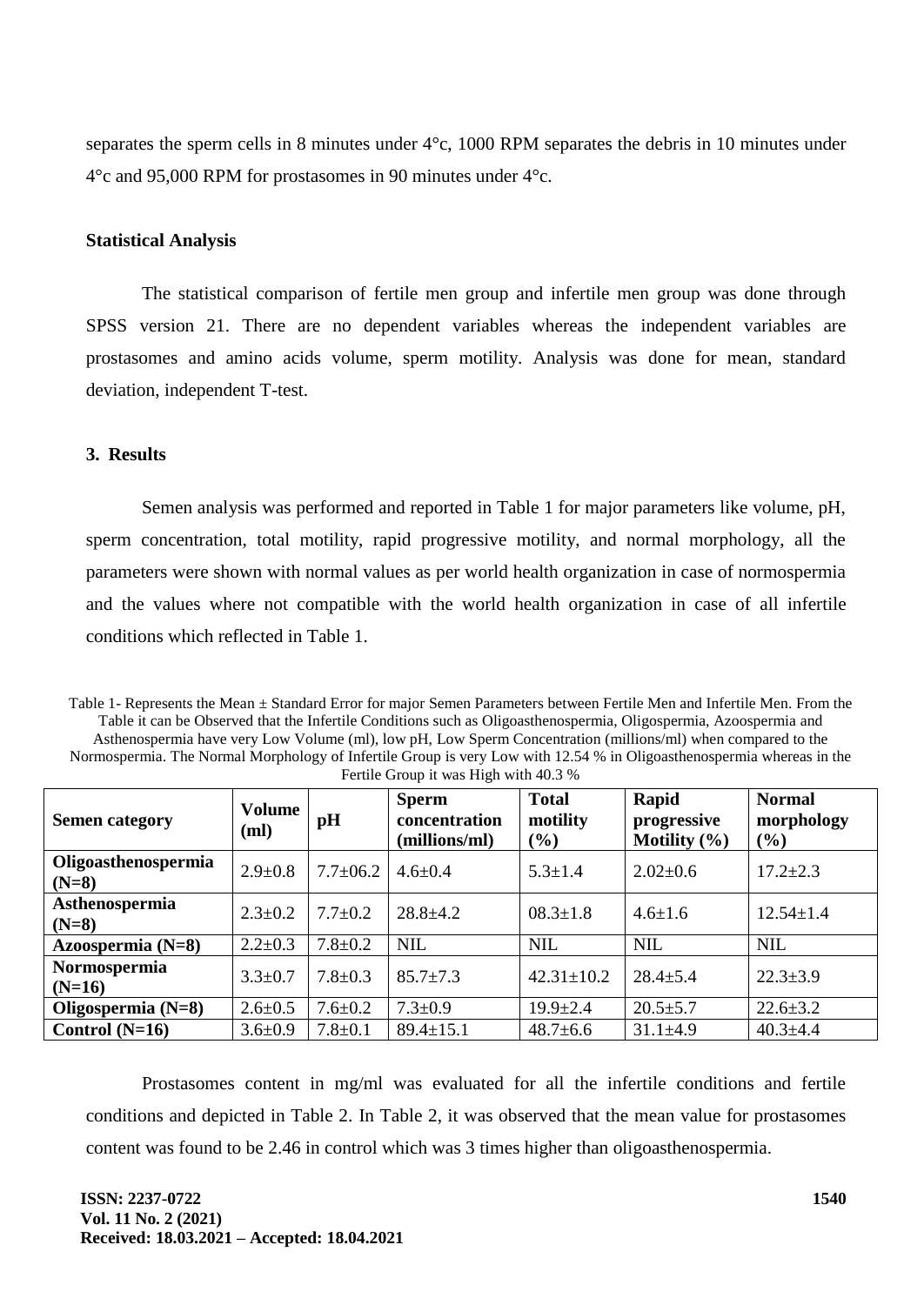Table 2- Represent the Prostasomes Content (mg/ml) for various Infertile Conditions and Fertile Conditions. From this Table it was observed that Infertile Groups have Low Prostasomes Concentration when Compared with Fertile Men Semen Samples. The Control Group has a High Mean Value with 2.46**±**0.19 (mg/ml) whereas the Infertile Category Azoospermia have Low mean with 0.09**±**0.22 (mg/ml)

| category                    | Prostasomes (mg/ml) |
|-----------------------------|---------------------|
| Oligospermia $(N=8)$        | $0.92 \pm 0.09$     |
| Oligoasthenospermia $(N=8)$ | $0.83 \pm 0.21$     |
| asthenospermia $(N=8)$      | $0.51 \pm 0.16$     |
| $azoospermia(N=8)$          | $0.09 \pm 0.22$     |
| $normospermia(N=16)$        | $2.12 \pm 0.25$     |
| $control(N=16)$             | $2.46\pm0.19$       |

From Table 3, it was observed that the fertile group has high concentration of amino acid except serine when compared to the infertile group. 13 amino acids concentration are identified through the amino acid analyser which have shown a drastic difference in the fertile group and in infertile group that are depicted in Table 3. The mean amino acid content in the fertile group is 18.09 (μ moles/ L) and in infertile category it is about 15.12 (μ moles/ L), this shows the difference in between fertile and infertile categories shown in Table 4. Comparison of amino acid content in prostasomes was done in Table 5 between fertile and infertile men, the independent T test was done and found that amino acids proline and alanine was found with significant difference between fertile and infertile category.

Table 3- Represents the Amino Acids that are Quantified in the Prostasomes in Fertile Semen Samples and in Infertile Semen Samples. From this Table it was Observed that the Fertile Group has High Concentration of Amino Acid except Serine when Compared to the Infertile Group. 13 Amino Acids Concentration are Identified through the Amino Acid Analyser which have shown a Drastic difference in the Fertile Group and in Infertile Group. **NS** – difference in Mean is Insignificant,\*\* Signifies p<0.01,\*\*\* signifies p<0.001

| Infertile Group $(\mu \text{ moles}/L)$ | Control Group (Fertile) ( $\mu$ moles/L) | Amino acid         |
|-----------------------------------------|------------------------------------------|--------------------|
| $0.61 \pm 0.04$                         | $4.52 \pm 0.18$ ***                      | Aspartic acid      |
| $2.17 \pm 0.01$                         | $5.73 \pm 0.18$ **                       | Tyrosine           |
| $1.75 \pm 0.29$                         | $1.53 \pm 0.18$ <sup>NS</sup>            | Valine             |
| $2.84 \pm 0.13$                         | $2.52 \pm 0.10^{N_S}$                    | Asparagine         |
| $1.23 \pm 0.07$                         | $1.54 \pm 0.11$ <sup>NS</sup>            | Glutamine          |
| $18.03 \pm 0.24$                        | $4.56 \pm 0.38$ ***                      | Serine             |
| $1.86 \pm 0.15$                         | $9.41 \pm 0.13$ ***                      | Glycine            |
| $3.91 \pm 0.07$                         | $1.14 \pm 0.05**$                        | Phenylalanine      |
| $0.92 \pm 0.07$                         | $0.93 \pm 0.04$ <sup>NS</sup>            | Amino butyric acid |
| $1.11 \pm 0.13$                         | $3.29 \pm 0.06$ ***                      | Glutamic Acid      |
| $5.05 \pm 0.14$                         | $2.42 \pm 0.12$ ***                      | Alanine            |
| $0.92 \pm 0.06$                         | $2.05 \pm 0.02$ ***                      | Histidine          |
| $0.721 \pm 0.03$                        | $2.04 \pm 0.07$ **                       | Proline            |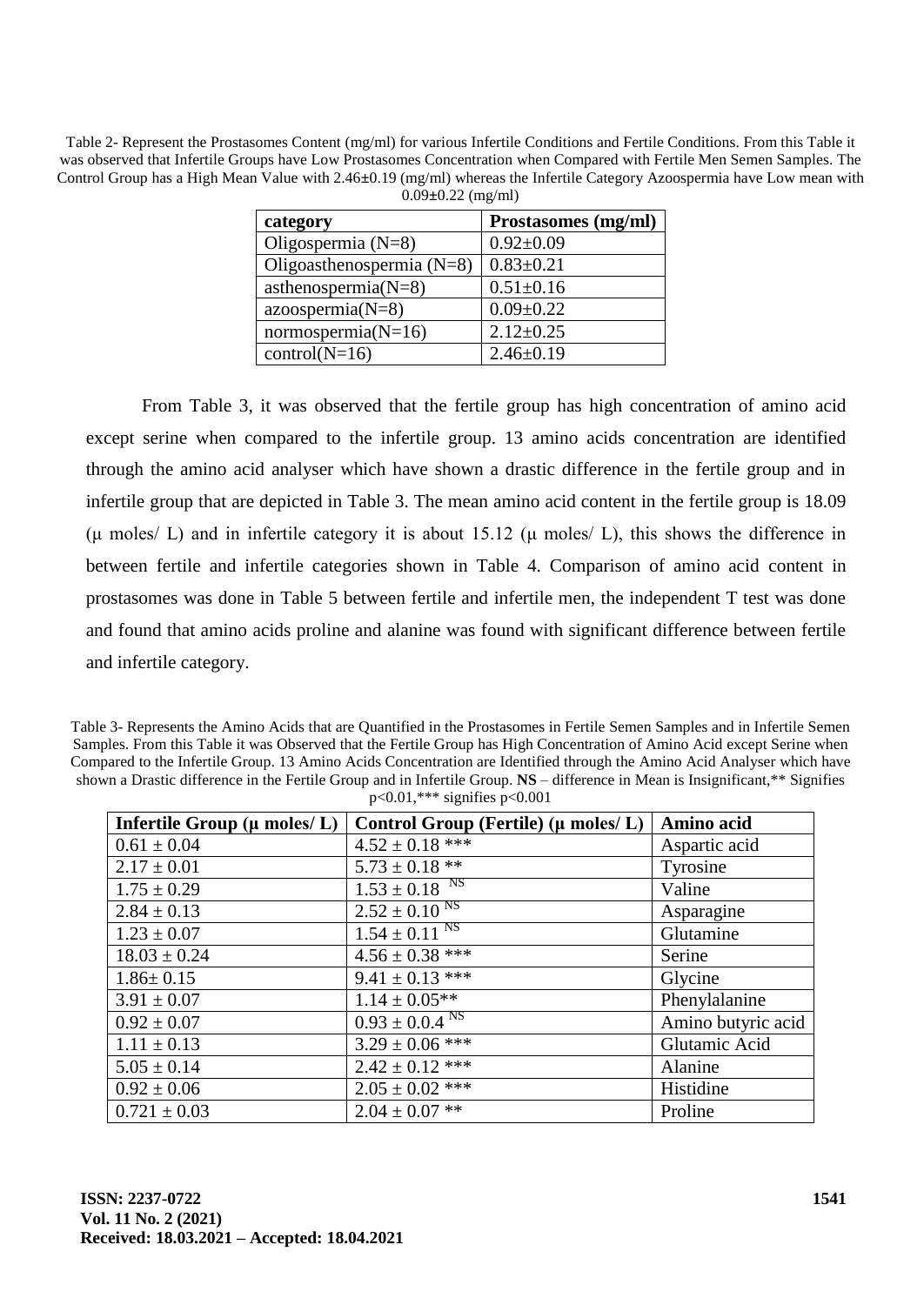Table 4- Represents the Total Amino Acid Content in Fertile and Infertile Prostasomes Fraction. In which each Category Contains 32 Samples. The Mean Amino Acid Content in Fertile Group is 18.09 (μ moles/ L) and in Infertile Category it is about 15.12  $(\mu \text{ Moles}/ L)$ 

|                                                  |     | Fertile category   Infertile category |
|--------------------------------------------------|-----|---------------------------------------|
| No of samples                                    | -20 | 32                                    |
| Amino acid content ( $\mu$ moles/L)   18.0±90.20 |     | $15.12 \pm 0.37$                      |

| Table 5- Represents that Independent Sample T-Test which Shows the Significance in which the Amino Acids such as Alanine, |
|---------------------------------------------------------------------------------------------------------------------------|
| Proline are found with Statistical Significance (p<0.01) when Comparing Fertile Groups with Infertile Groups              |

|                      |                                | Leven's test for equality<br>of variances |            |                                    |       |                    | t-test for equality of<br>means |                            | 95% confidence Interval of<br>the difference |              |
|----------------------|--------------------------------|-------------------------------------------|------------|------------------------------------|-------|--------------------|---------------------------------|----------------------------|----------------------------------------------|--------------|
|                      |                                | $\mathbf{F}$                              | <b>Sig</b> | t                                  | df    | Sig [2-<br>tailed] | Mean<br>diff.                   | <b>Std. Error</b><br>diff. | Lower                                        | <b>Upper</b> |
| <b>Aspartic Acid</b> | Equal variances<br>assumed     | .497                                      | .483       | 181.18                             | 62    | < .001             | 3.89                            | .021                       | 3.85                                         | 3.93         |
|                      | Equal variances<br>not assumed |                                           |            | 181.18                             | 61.37 | < .001             | 3.89                            | .021                       | 3.85                                         | 3.93         |
| <b>Tyrosine</b>      | Equal variances<br>assumed     | 4.48                                      | 0.38       | 172.49                             | 62    | < .001             | 3.62                            | .021                       | 3.58                                         | 3.66         |
|                      | Equal variances<br>not assumed |                                           |            | 172.49                             | 56.55 | < .001             | 3.62                            | .021                       | 3.58                                         | 3.66         |
| <b>Valine</b>        | Equal variances<br>assumed     | .020                                      | .889       | 14.845                             | 62    | < .001             | $-232$                          | .016                       | $-.263$                                      | $-.2$        |
|                      | Equal variances<br>not assumed |                                           |            | 14.845                             | 61.91 | < .001             | $-.23$                          | .016                       | $-.263$                                      | $-.20$       |
| Asparagine           | Equal variances<br>assumed     | 1.27                                      | .262       | 10.239                             | 62    | < .001             | $-.28$                          | .015                       | $-310$                                       | $-.24$       |
|                      | Equal variances<br>not assumed |                                           |            | 10.239                             | 59.59 | < .001             | $-.28$                          | .015                       | $-310$                                       | $-.24$       |
| <b>Glutamine</b>     | Equal variances<br>assumed     | 3.46                                      | .067       | $-.290$                            | 62    | .773               | $-.11$                          | .394                       | $-.901$                                      | .673         |
|                      | Equal variances<br>not assumed |                                           |            | $-.290$                            | 31.18 | .774               | $-11$                           | .394                       | $-.917$                                      | .689         |
| <b>Serine</b>        | Equal variances<br>assumed     | 4.26                                      | .043       | $-1.241$                           | 62    | .219               | $-69.499$                       | 55.995                     | $-181.431$                                   | 42.434       |
|                      | Equal variances<br>not assumed |                                           |            | -1.241                             | 31.00 | .224               | $-69.499$                       | 55.995                     | $-183.701$                                   | 44.704       |
| Glycine              | Equal variances<br>assumed     | 1.34                                      | .25        | 452.41                             | 62    | < .001             | 7.56                            | .017                       | 7.5                                          | 7.59         |
|                      | Equal variances<br>not assumed |                                           |            | 452.41                             | 60.58 | < .001             | 7.56                            | .017                       | 7.52                                         | 7.59         |
| Phenylalanine        | Equal variances<br>assumed     | 1.92                                      | .170       | 168.89                             | 62    | < .001             | $-2.8$                          | .017                       | $-2.83$                                      | $-2.7$       |
|                      | Equal variances<br>not assumed |                                           |            | 168.89                             | 60.76 | < .001             | $-2.8$                          | .017                       | $-2.83$                                      | $-2.7$       |
| Aminobutyric<br>Acid | Equal variances<br>assumed     | 11.2                                      | .001       | $-1.354$                           | 61    | .178               | $-0.00$                         | .006                       | $-0.019$                                     | .004         |
|                      | Equal variances<br>not assumed |                                           |            | $-1.373$                           | 53.01 | .176               | $-.00$                          | .006                       | $-0.019$                                     | .004         |
| <b>Glutamic Acid</b> | Equal variances<br>assumed     | 5.05                                      | .028       | 200.25                             | 62    | < .001             | 2.08                            | .010                       | 2.06                                         | 2.10         |
|                      | Equal variances<br>not assumed |                                           |            | 208.25                             | 55.48 | < .001             | 2.08                            | .010                       | 2.06                                         | 2.10         |
| <b>Alanine</b>       | Equal variances<br>assumed     | 16.2                                      | $< 001$    | 27.595                             | 61    | < .001             | $-2.8$                          | .104                       | $-3.08$                                      | $-2.6$       |
|                      | Equal variances<br>not assumed |                                           |            | $\overline{\phantom{a}}$<br>27.167 | 30.93 | < .001             | $-2.8$                          | .106                       | $-3.09$                                      | $-2.6$       |
| <b>Histidine</b>     | Equal variances<br>assumed     | .001                                      | .980       | 169.29                             | 62    | < .001             | 1.11                            | .007                       | 1.10                                         | 1.13         |
|                      | Equal variances<br>not assumed |                                           |            | 169.29                             | 61.99 | < 0.001            | 1.11                            | .007                       | 1.10                                         | 1.13         |
| Proline              | Equal variances<br>assumed     | 15.8                                      | $< 001$    | $-1.454$                           | 62    | .151               | $-5.6$                          | 3.887                      | $-13.4$                                      | 2.12         |
|                      | Equal variances<br>not assumed |                                           |            | $-1.454$                           | 31.00 | .156               | $-5.6$                          | 3.887                      | $-13.5$                                      | 2.27         |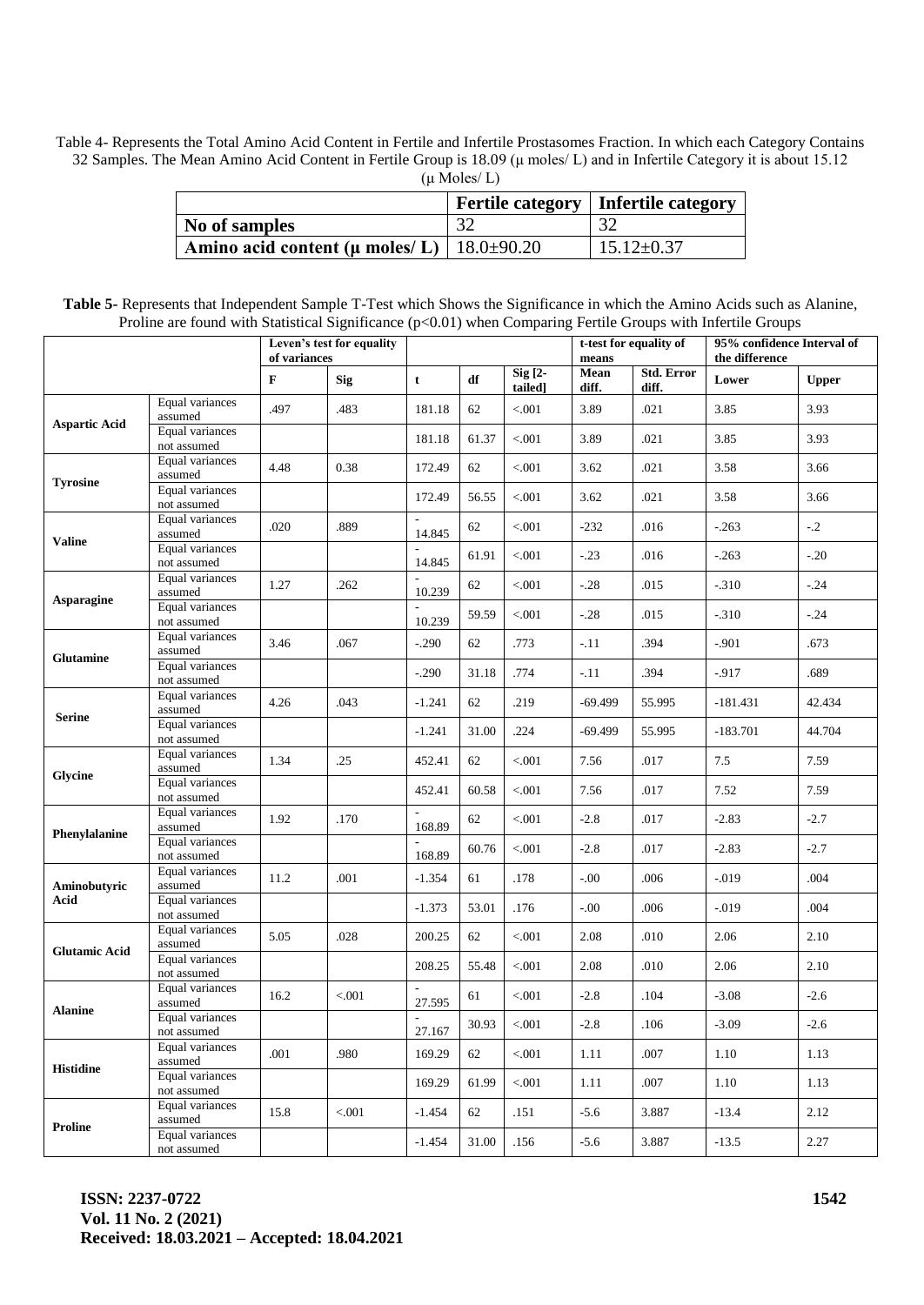13 different amino acids content were compared in Fig. 1 and found that proline and alanine yielded better results in case of fertile men, It shows that concentration varies in fertile men and infertile men in which control group mean is 5 ( $\mu$ moles/L) in infertile group mean is (25  $\mu$ moles/L).





## **4. Discussion**

Our overall results show that there are huge variations observed in the concentration of amino acids present in human prostatosmes between various infertile conditions and normospermia men. However the identification of the sperm and amino acid concentration as an ideal biomarker is a major challenge, our results were found to be in accordance with the studies conducted by Agrawal et al (Agarwal, Selvam, and Baskaran 2020). Due to the lack of alternative testing or the need for invasive diagnostic procedures, many clinical areas in the field of male fertility are primed for the production of seminal biomarkers, our results may lead to use of prostasomes as one of the biomarker for male infertility, and all our results in accordance with Bieniek (Bieniek, Drabovich, and Lo 2016). Prostasomes present less in infertile category in our study, more similar findings were observed in the study conducted by Garcia et al (García-Rodríguez et al. 2018).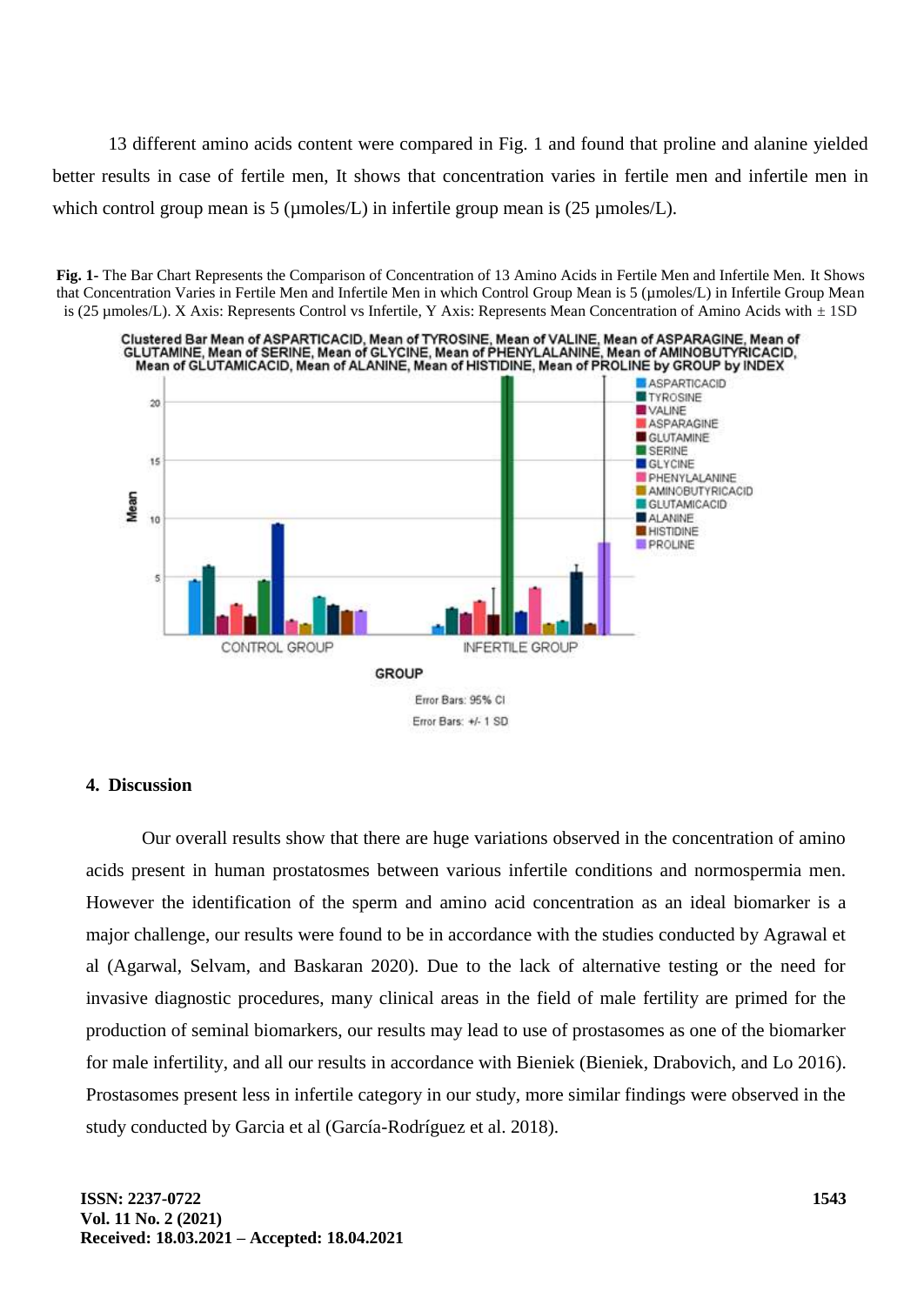We followed the standard protocol of the World Health Organization, 2010 very strictly, for the preparation of semen analysis report, we segregated the infertile groups only based on the standard values mentioned, in our study, got better results for semen analysis report. Amino acid analyzer and CASA instruments were calibrated completely before analysis for better results. Semen samples were collected in a toxic-free plastic container, so that the sperm could survive even after collection for correct analysis. Samples were analysed by already standardized protocol by vickram et al (S. Vickram et al. 2021) (A.S. Vickram, Anbarasu, et al. 2020) (S. Vickram et al. 2021). The prostasomes which are present in the semen is an excellent source of biomarker which makes it an innovative method of diagnosis for male infertility (Ebert, Kisiela, and Maser 2015). The analysis of amino acid level in the fertile group and infertile group from that we could identify that amino acids in the fertile group is high in concentration whereas in infertile group the concentration of amino acid is low. In 13 amino acids all amino acids have drastic variation when comparing them with other groups.

Our institution is passionate about high quality evidence based research and has excelled in various fields ((Vijayashree Priyadharsini 2019; Ezhilarasan, Apoorva, and Ashok Vardhan 2019; Ramesh et al. 2018; Mathew et al. 2020; Sridharan et al. 2019; Pc, Marimuthu, and Devadoss 2018; Ramadurai et al. 2019). We hope this study adds to this rich legacy.

We had some limitations in our study execution, while using amino acid analyzer turbidity is an issue due to the particulates in the samples, CASA had limitations in guaranteeing the identification of sperm parameters such as motility and concentration for continuous examination. Centrifugation for 1 hour to separate the prostomses from seminal plasma was another limitation as the machine got heat and not maintaining -4 degree celsius for continuous time, this may lead to denaturation of protein.

Still the relevance and few more properties of prostasomes and amino acids remains unknown. Vast development and multi omics approach on prostasomes will lead the researchers to focus on new findings on seminal fluid with unique properties that can be identified in a better way.

#### **5. Conclusion**

The concentration of amino acid present in prostasomes of fertile men is high about 18.09  $\pm$ 0.20 (μ moles/ L) when compared to infertile men  $15.12 \pm 0.37$  (μ moles/ L). This identification led to the conclusion that drastic reduction in amino acids concentration of prostasomes will lead to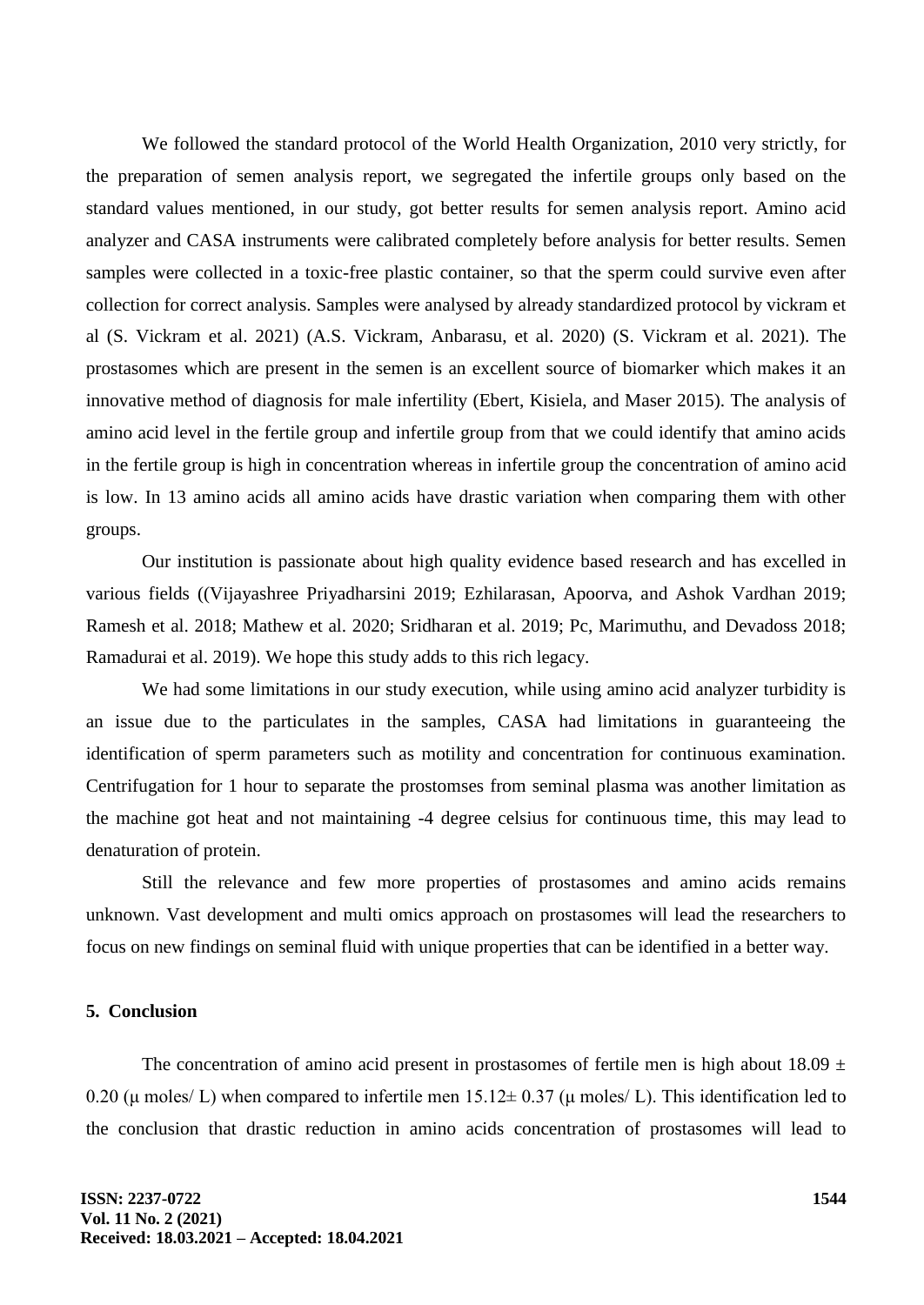infertility. Prostasomes play an important role for infertility and this could be used for the diagnosis purpose.

### **Declarations**

#### **Conflict of interests**

No conflict of interests in this manuscript.

### **Authors Contributions**

Author DV was involved in data collection, data analysis, manuscript writing. Author VAS was involved in conceptualization, data validation, and critical review of manuscript.

#### **Acknowledgments**

The authors would like to express their gratitude towards Saveetha School of engineering, Saveetha Institute of Medical and Technical Sciences (Formerly known as Saveetha University) for providing the necessary infrastructure to carry out this work successfully.

### **Funding**

We thank the following organizations for providing financial support that enabled us to complete the study.

- 1. BCX Bio Organics, Bangalore, India.
- 2. Saveetha University
- 3. Saveetha Institute of Medical and Technical Sciences.
- 4. Saveetha School of engineering.

#### **References**

Agarwal, A., Henkel, R., & Majzoub, A. (Eds.). (2021). *Manual of Sperm Function Testing in Human Assisted Reproduction.* Cambridge University Press.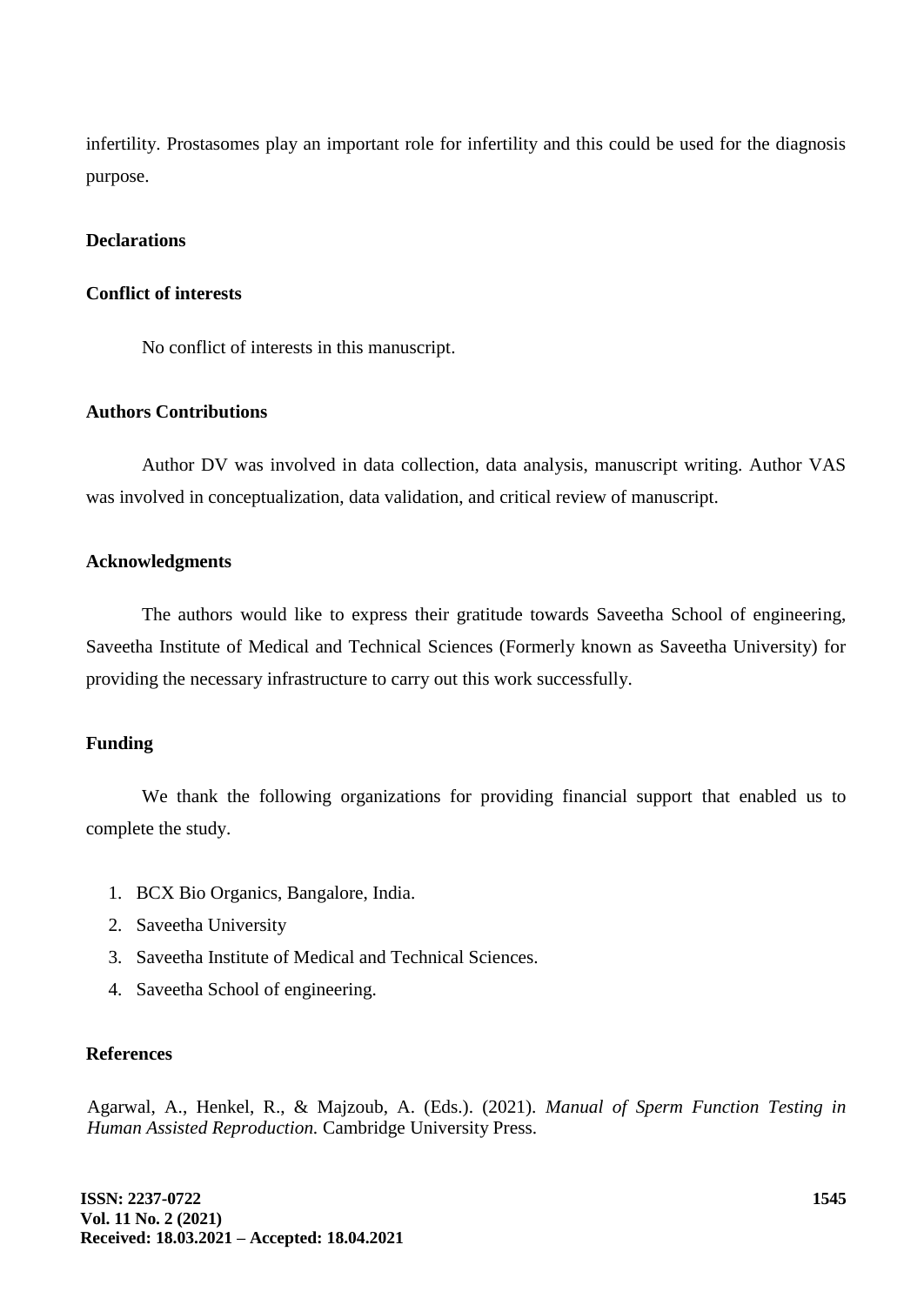Agarwal, A., Panner Selvam, M.K., & Baskaran, S. (2020). Proteomic analyses of human sperm cells: understanding the role of proteins and molecular pathways affecting male reproductive health. *International journal of molecular sciences, 21*(5), 1621. https://doi.org/10.3390/ijms21051621

Bieniek, J.M., Drabovich, A.P., & Lo, K.C. (2016). Seminal biomarkers for the evaluation of male infertility. *Asian journal of andrology, 18*(3), 426. https://doi.org/10.4103/1008-682x.175781

Candenas, L., & Chianese, R. (2020). Exosome composition and Seminal Plasma Proteome: A promising source of biomarkers of male infertility. *International Journal of Molecular Sciences, 21*(19), 7022. https://doi.org/10.3390/ijms21197022

Carrell, D.T., Aston, K.I., Oliva, R., Emery, B.R., & De Jonge, C.J. (2016). The "omics" of human male infertility: integrating big data in a systems biology approach. Cell and tissue research, 363(1), 295-312. https://doi.org/10.1007/s00441-015-2320-7

Ebert, B., Kisiela, M., & Maser, E. (2015). Human DCXR–another "moonlighting protein"involved in sugar metabolism, carbonyl detoxification, cell adhesion and male fertility? *Biological Reviews, 90*(1), 254-278.

Ezhilarasan, D., Apoorva, V.S., & Ashok Vardhan, N. (2019). Syzygium Cumini Extract Induced Reactive Oxygen Species-Mediated Apoptosis in Human Oral Squamous Carcinoma Cells" *Journal of Oral Pathology & Medicine: Official Publication of the International Association of Oral Pathologists and the American Academy of Oral Pathology,* 48(2), 115-121.

García‐ Rodríguez, A., De la Casa, M., Peinado, H., Gosálvez, J., & Roy, R. (2018). Human prostasomes from normozoospermic and non‐normozoospermic men show a differential protein expression pattern. *Andrology, 6*(4), 585-596.

Gheena, S., & Ezhilarasan, D. (2019). Syringic acid triggers reactive oxygen species–mediated cytotoxicity in HepG2 cells. *Human & experimental toxicology, 38*(6), 694-702.

György, B., Szabó, T.G., Pásztói, M., Pál, Z., Misják, P., Aradi, B., & Buzás, E.I. (2011). Membrane vesicles, current state-of-the-art: emerging role of extracellular vesicles. *Cellular and molecular life sciences, 68*(16), 2667-2688.

Herwig, R., Knoll, C., Planyavsky, M., Pourbiabany, A., Greilberger, J., & Bennett, K.L. (2013). Proteomic analysis of seminal plasma from infertile patients with oligoasthenoteratozoospermia due to oxidative stress and comparison with fertile volunteers. *Fertility and sterility, 100*(2), 355-366.

Jose, J., & Subbaiyan, H. (2020). Different treatment modalities followed by dental practitioners for ellis class 2 fracture–A questionnaire-based survey. *The Open Dentistry Journal, 14*(1), 59–65.

Ke, Y., Al Aboody, M.S., Alturaiki, W., Alsagaby, S.A., Alfaiz, F.A., Veeraraghavan, V.P., & Mickymaray, S. (2019). Photosynthesized gold nanoparticles from Catharanthus roseus induces caspase-mediated apoptosis in cervical cancer cells (HeLa). *Artificial cells, nanomedicine, and biotechnology, 47*(1), 1938-1946.

Krishnaswamy, H., Muthukrishnan, S., Thanikodi, S., Antony, G.A., & Venkatraman, V. (2020). Investigation of air conditioning temperature variation by modifying the structure of passenger car using computational fluid dynamics. *Thermal Science, 24*(1 Part B), 495-498.

Li, J., & Boix, E. (2021). Host Defence RNases as Antiviral Agents against Enveloped Single Stranded RNA Viruses. *Virulence, 12*(1), 444-469.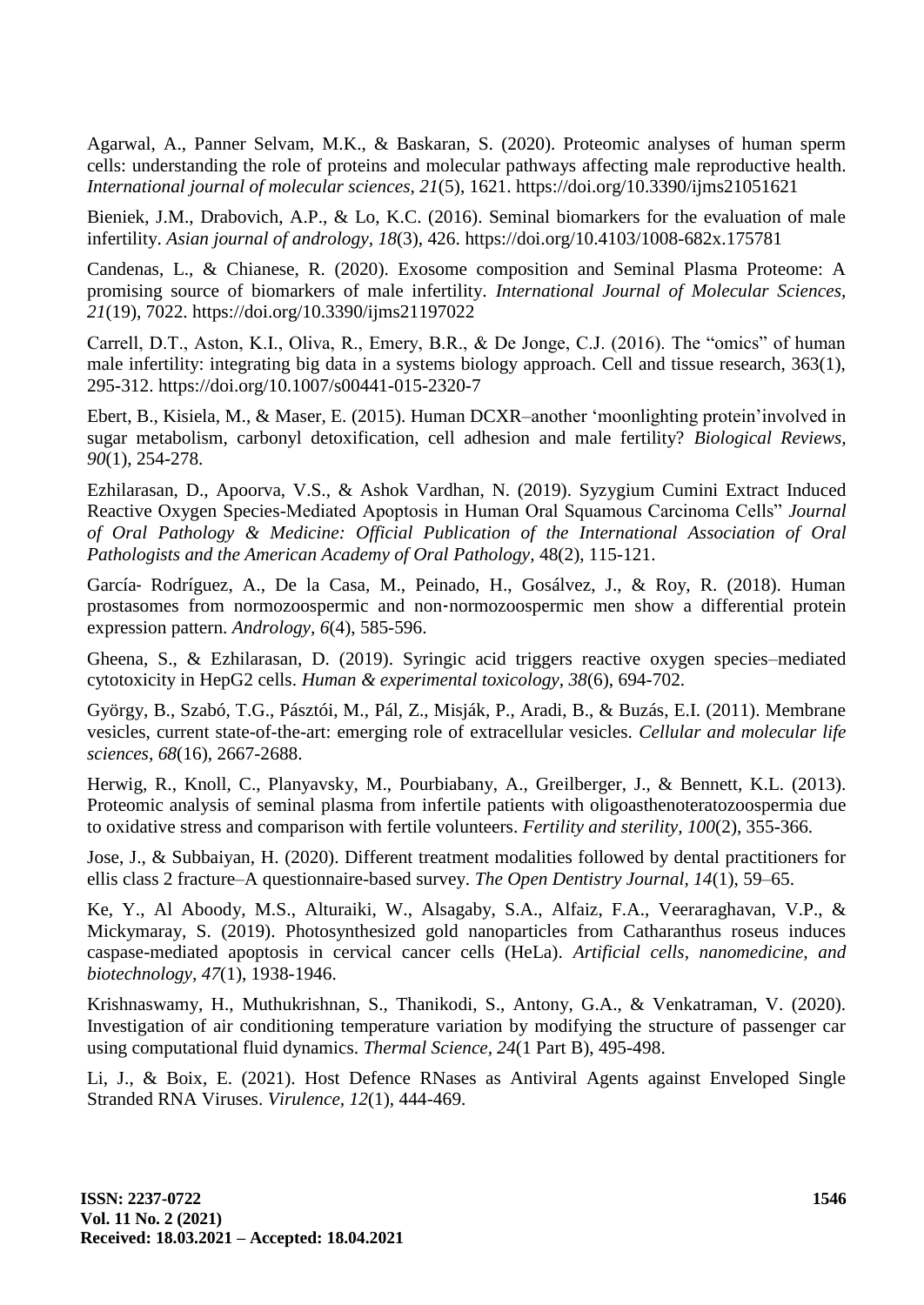Malli Sureshbabu, N., Selvarasu, K., Nandakumar, M., & Selvam, D. (2019). Concentrated growth factors as an ingenious biomaterial in regeneration of bony defects after periapical surgery: A report of two cases. *Case reports in dentistry.*

Mathew, M.G., Samuel, S.R., Soni, A.J., & Roopa, K.B. (2020). Evaluation of adhesion of Streptococcus mutans, plaque accumulation on zirconia and stainless steel crowns, and surrounding gingival inflammation in primary molars: Randomized controlled trial. *Clinical oral investigations, 24*(9), 3275-3280. https://link.springer.com/article/10.1007/s00784-020-03204-9.

Mehta, M., Tewari, D., Gupta, G., Awasthi, R., Singh, H., Pandey, P., & Satija, S. (2019). Oligonucleotide therapy: an emerging focus area for drug delivery in chronic inflammatory respiratory diseases. *Chemico-biological interactions, 308,* 206-215.

Muthukrishnan, S., Krishnaswamy, H., Thanikodi, S., Sundaresan, D., & Venkatraman, V. (2020). Support vector machine for modelling and simulation of Heat exchangers. *Thermal Science, 24*(1 Part B), 499-503.

PC, J., Marimuthu, T., Devadoss, P., & Kumar, S.M. (2018). Prevalence and measurement of anterior loop of the mandibular canal using CBCT: A cross sectional study. *Clinical implant dentistry and related research, 20*(4), 531-534. https://europepmc.org/article/med/29624863

Ramadurai, N., Gurunathan, D., Samuel, A.V., Subramanian, E., & Rodrigues, S.J. (2019). Effectiveness of 2% Articaine as an anesthetic agent in children: randomized controlled trial. *Clinical oral investigations, 23*(9), 3543-3550.

Ramesh, A., Varghese, S., Jayakumar, N.D., & Malaiappan, S. (2018). Comparative estimation of sulfiredoxin levels between chronic periodontitis and healthy patients–A case-control study. *Journal of periodontology, 89*(10), 1241-1248.

Samuel, M.S., Bhattacharya, J., Raj, S., Santhanam, N., Singh, H., & Singh, N.P. (2019). Efficient removal of Chromium (VI) from aqueous solution using chitosan grafted graphene oxide (CS-GO) nanocomposite. *International journal of biological macromolecules, 121,* 285-292.

Samuel, S.R., Acharya, S., & Rao, J.C. (2020). School Interventions–based Prevention of Early-Childhood Caries among 3–5-year-old children from very low socioeconomic status: Two-year randomized trial. *Journal of public health dentistry, 80*(1), 51-60.

Sathish, T., & Karthick, S. (2020). Wear behaviour analysis on aluminium alloy 7050 with reinforced SiC through taguchi approach. *Journal of Materials Research and Technology, 9*(3), 3481-3487.

Sengupta, P. (2015). Reviewing reports of semen volume and male aging of last 33 years: From 1980 through 2013. *Asian Pacific Journal of Reproduction, 4*(3), 242-246.

https://doi.org/10.1016/j.apjr.2015.06.010

Sharma, P., Mehta, M., Dhanjal, D.S., Kaur, S., Gupta, G., Singh, H., & Satija, S. (2019). Emerging trends in the novel drug delivery approaches for the treatment of lung cancer. *Chemico-biological interactions, 309,* 108720.

Sridharan, G., Ramani, P., Patankar, S., & Vijayaraghavan, R. (2019). Evaluation of salivary metabolomics in oral leukoplakia and oral squamous cell carcinoma. *Journal of Oral Pathology & Medicine: Official Publication of the International Association of Oral Pathologists and the American Academy of Oral Pathology* 48 (4): 299–306.